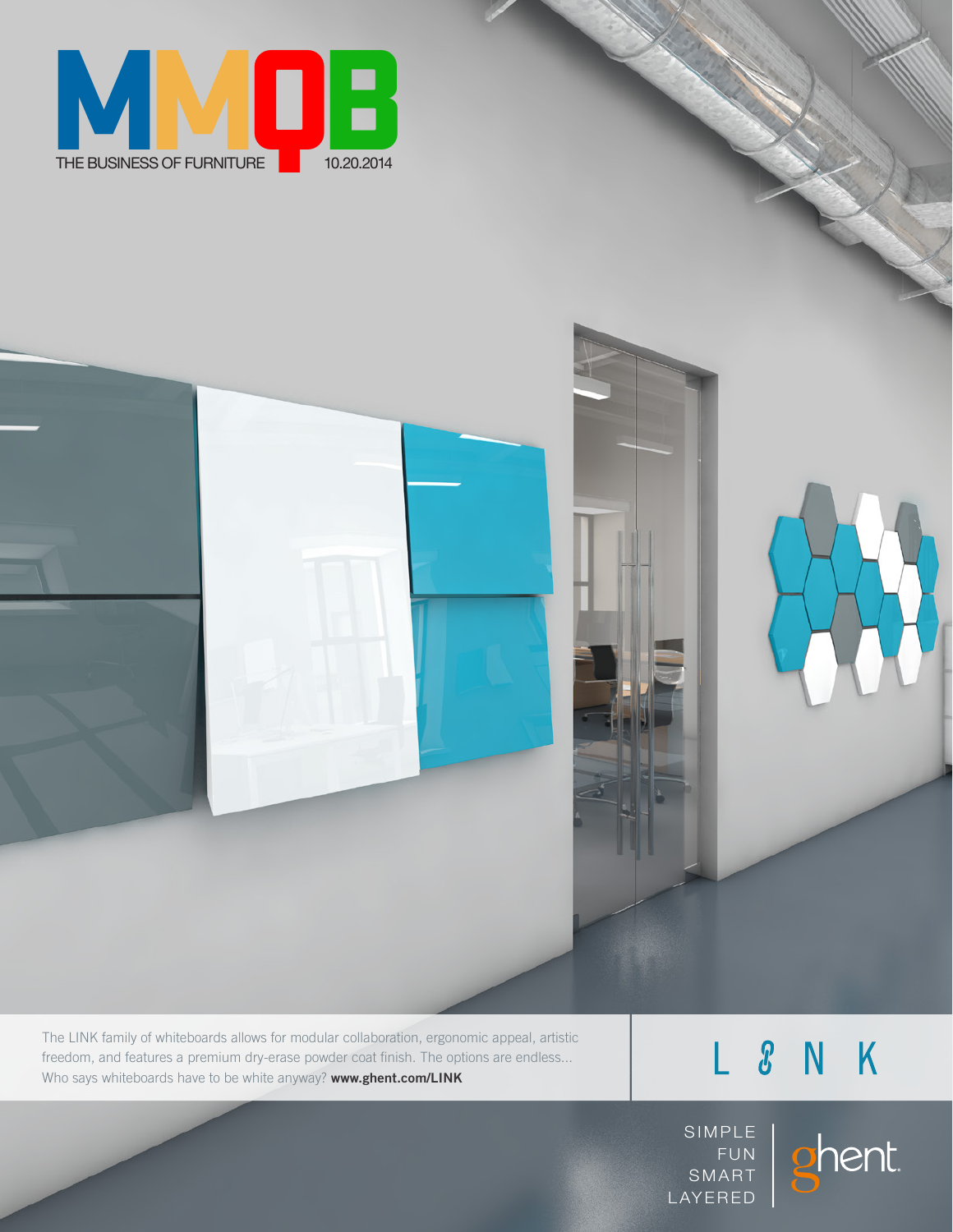

## Ghent's Link: Not just another Whiteboard Rob Kirkbride

Each Link product was designed with a different application in mind, although each fits into the personal dry-erase board category.

Ork is changing and technology is leading the charge.<br>But that is only part of the story. The need for com-<br>munication -- both technological and static -- needs<br>innovation and new products. And Ghent is answering that But that is only part of the story. The need for communication -- both technological and static -- needs innovation and new products. And Ghent is answering that call with a collection of personal ergonomic whiteboards called Link.

It is a good name. Link is designed to connect workers through communication -- in this case, a well-made personal whiteboard that also acts as an attractive design element. The company is preparing to launch the line, which will include three distinct products: Link Wedge, Link Hex and Link Board.

Several aspects of the board make Link distinct and innovative. The first is the line's mobility: The face of the Link boards are removable and portable so users can take their work with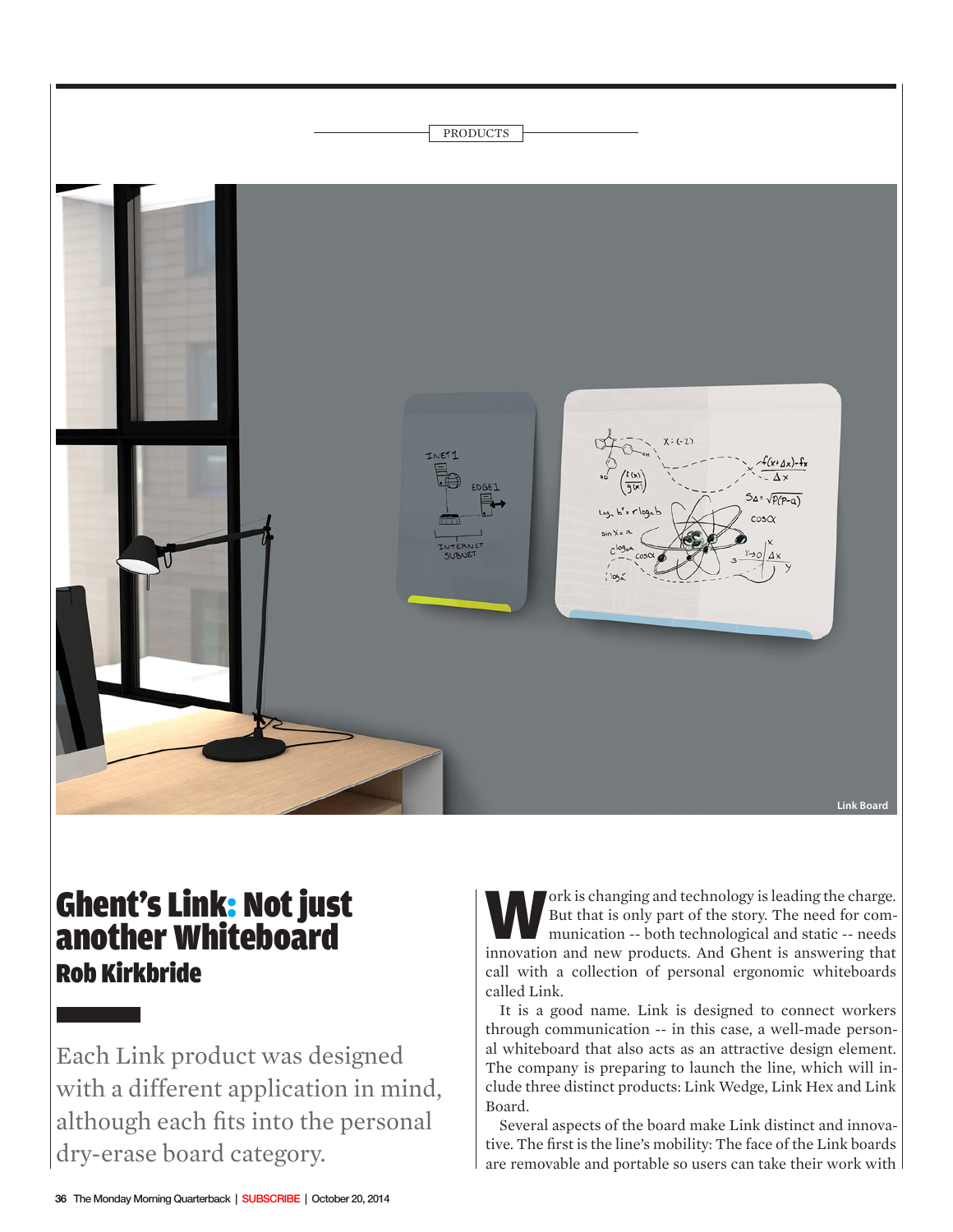

them. Each Link board comes with a "face" and a "base." While the base stays attached to the wall, the face is removable. The base is functional as well. When the face is removed, the base is also dry-erasable and functions as a second whiteboard.

The boards come in a number of shapes with personal sizes available in 24-inch by 18-inch and 24-inch by 30 inch. While one might not think a dryerase board ergonomic, the Link line was designed intentionally with a 5 degree angle off the wall.

Link boards are also available in a variety of colors. Designers can have fun with Link as well, especially with the Hex segment of the line.

It is an important line for Ghent (pronounced *Jent*), which is relatively new to the contract market. The company has sold to the office supply channel for more than 35 years. When Ghent began selling to the contract channel about five years ago, customers began asking for more visual communications products.

Creating yet another dry-erase board would have been easy, said Ghent President Janet Collins. "When we were looking at who we are, we didn't want another 'me too' product," she said. "This product line is our unique stamp on visual communications."

Though there are three distinct products in the Link line, all use the same methodology. They are powder-coated, steel whiteboards. The steel whiteboards allow Ghent to do some interesting things with shapes and colors that are not possible with porcelain or glass.

Each Link product was designed with a different application in mind, although each fit into the personal dry-erase board category. Most dry-erase boards are 4-feet by 8-feet, large enough to fill a conference room or classroom. Link makes dry-erase more personal. The chance to add different colors adds a bit of flare as well.

The Link Wedge is the largest in the line, though still somewhat personal in size. It is designed to be "functional artwork," available in 24 inch by 30 inch and 48 inch by 30 inch models. A track hanging system allows designers to add Wedges as needed and create sculptures using the available colors of bright blue, gray and white. Wedge is more about collaboration.

Link Hex is perhaps the coolest of the three, designed in a 16.2 inch by 19.7 inch hexagonal shape. Link Hex are designed to work together using the three aforementioned colors to create blocks of color that are beautiful and usable. Hex can be used in conference rooms where each team member has their own Hex or in a common area or hallway where Link Hex can be used as an every changing sign. They are hung on a simple bracket and completely reconfigurable. Hex is more of a concept car -- a very different shape when it comes to dry erase boards.

Hex are currently being sold one at a time, but Ghent plans to sell kits in the future. "Our thoughts about Hex are that they would be used in lobbies, hallways and impact walls for employees to express themselves," Collins said. "This could be a really fun way to add personal things to the walls or could be a fun take on the traditional nameplate where everyone could have a Hex on the outside of their office door."

The Link Board comes in 24 inch by 18 inch and 24 inch by 30 inch models. Since the Link products are made from steel, they are magnetic and can be used to post notes as well. Each of the Link products were made with a different application in mind.

The Link line was created to differentiate Ghent from the competition. "It is a great product line and something designers want to see in the marketplace," said Collins. "We think this is going to be a home run in the architecture and design community."

With the colors available, she said designers can come up with the right combination for the job, adding that the goal is that designers can dictate the configuration as much as they want. The Link line was designed with the help of Kem Studio in Kansas City and stems from extensive research by Ghent.

The company also did extensive testing to make sure the surface of the product retains its gloss and fights abrasion. The warranty is 10 years on all Link products.

"We wanted to do something different with powder coated metal," Collins said, who noted that Link Board has been available for a short time with the rest of the line available today.

Ghent will show the Link line at NeoCon East in Baltimore. Q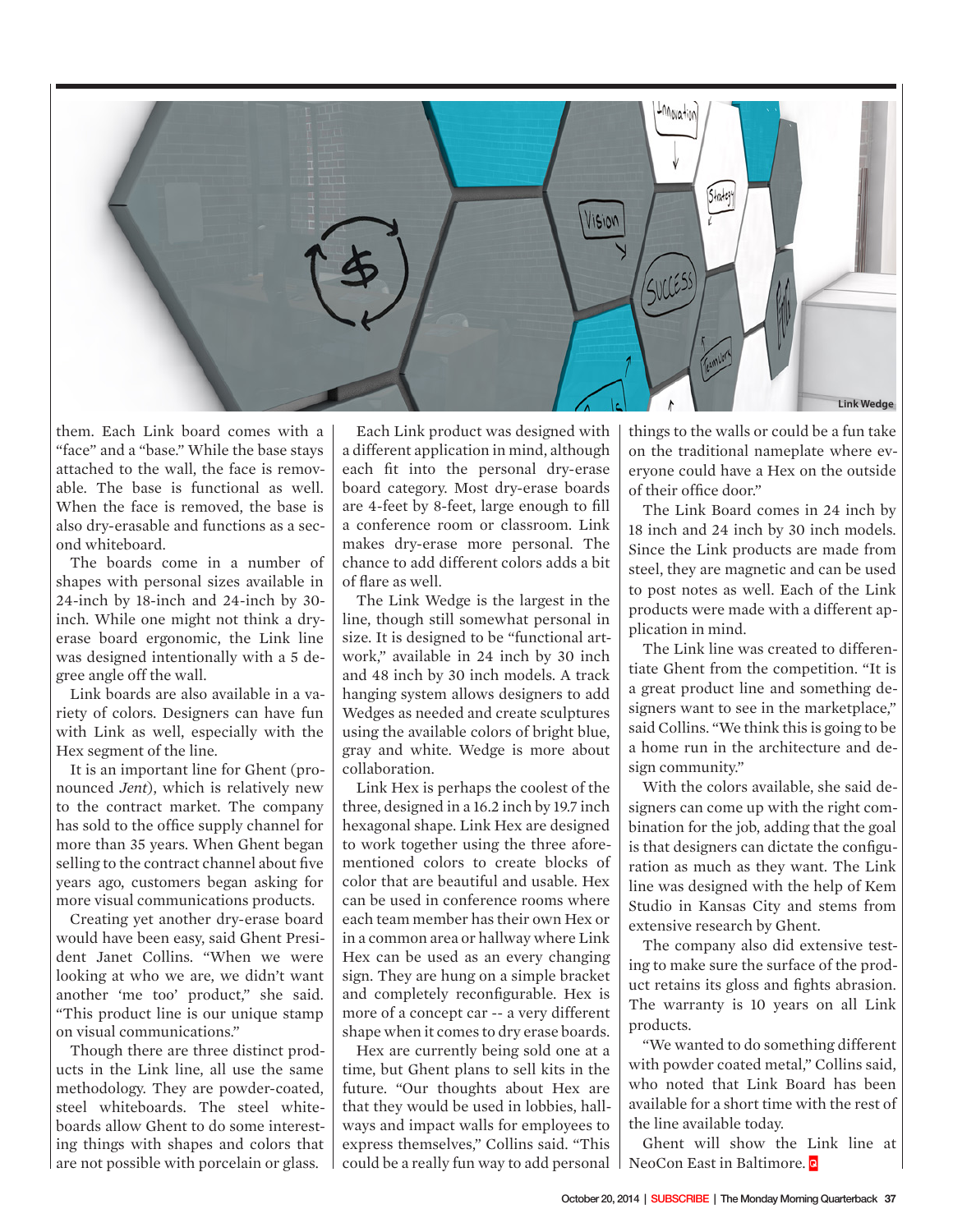